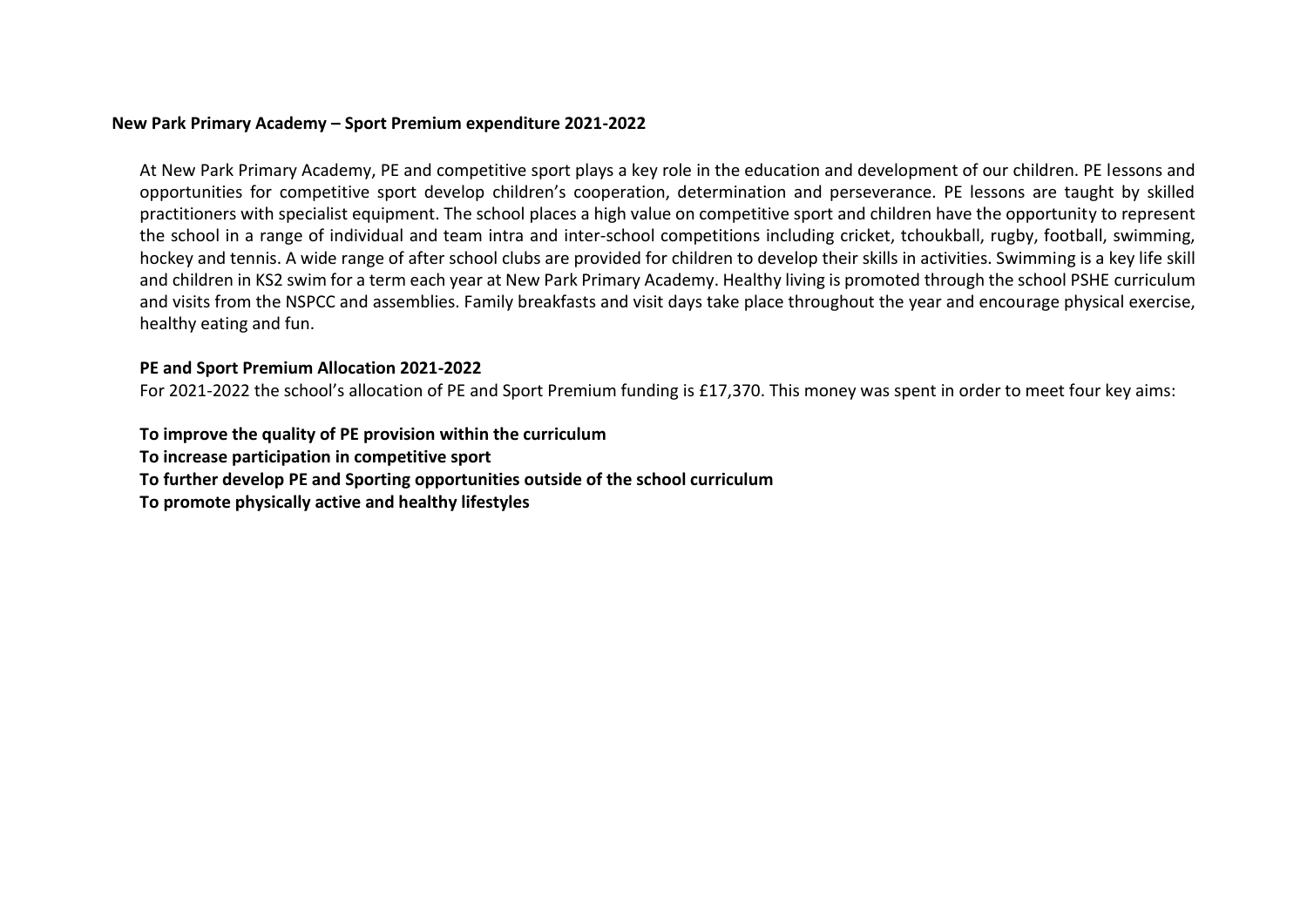| Objective                                         | <b>Actions</b>                                                                                                                                                                                                                                                                                                                                                                                                                                                                                                                                                                                                                                                                                                                                                                                                                                                                                                                                                                                                                 | <b>Funding</b> | Impact                                                                                                                                                                                                                                                                                                                                                                                                                                                                                                                                                                                                                                                                                                                                                                                                                                          |
|---------------------------------------------------|--------------------------------------------------------------------------------------------------------------------------------------------------------------------------------------------------------------------------------------------------------------------------------------------------------------------------------------------------------------------------------------------------------------------------------------------------------------------------------------------------------------------------------------------------------------------------------------------------------------------------------------------------------------------------------------------------------------------------------------------------------------------------------------------------------------------------------------------------------------------------------------------------------------------------------------------------------------------------------------------------------------------------------|----------------|-------------------------------------------------------------------------------------------------------------------------------------------------------------------------------------------------------------------------------------------------------------------------------------------------------------------------------------------------------------------------------------------------------------------------------------------------------------------------------------------------------------------------------------------------------------------------------------------------------------------------------------------------------------------------------------------------------------------------------------------------------------------------------------------------------------------------------------------------|
| All children<br>are involved<br>in active<br>play | Ensure regular physical activity for all pupils through:<br>Resourcing playground equipment throughout the year<br>so children can create their own games<br>Shelving installed in KS1 and KS2 playgrounds to house<br>playground equipment and scrap shed<br>Scrap Shed store maintained, restocked and<br>redistributed in new storage throughout playgrounds.<br>Assembly to reintroduce scrap shed routines<br>Improve access and opportunities for physical play on<br>the school playgrounds<br>Remove fencing from KS1 playground to create<br>$\circ$<br>larger, open playing space<br>New grassed areas laid in KS1 playground to<br>allow children to play safely on a softer surface<br>Climbing wall split up and moved from KS2<br>$\circ$<br>playground (half staying in KS2 and half in KS1)<br>Repair and relay artificial grass surface in KS2<br>$\circ$<br>playground to create additional playing space<br>Remove and reinstall bridge, balance beam and<br>$\circ$<br>climbing sticks into KS1 playground | £11,000        | Following significant investment in outdoor PE provision, staff<br>were trained to make the best use of equipment during lessons<br>and at break and lunchtimes.<br>Pupil/staff surveys and observations show high levels of physical<br>activity and engagement with the new outdoor equipment<br>Pupil quotes:<br>"I love the new A-frame. It gives us places to climb during play<br>time and lunchtime"<br>"The grass area lets me roll around and do hand stands and<br>cartwheels"<br>Quotes from staff:<br>"The newly installed equipment gives children an opportunity to<br>be more active during lunchtimes and play with new children"<br>"The equipment allows children to use different muscles and<br>develop their gross motor skills"<br>Play leaders were appointed, trained and led games weekly for<br>children of all ages. |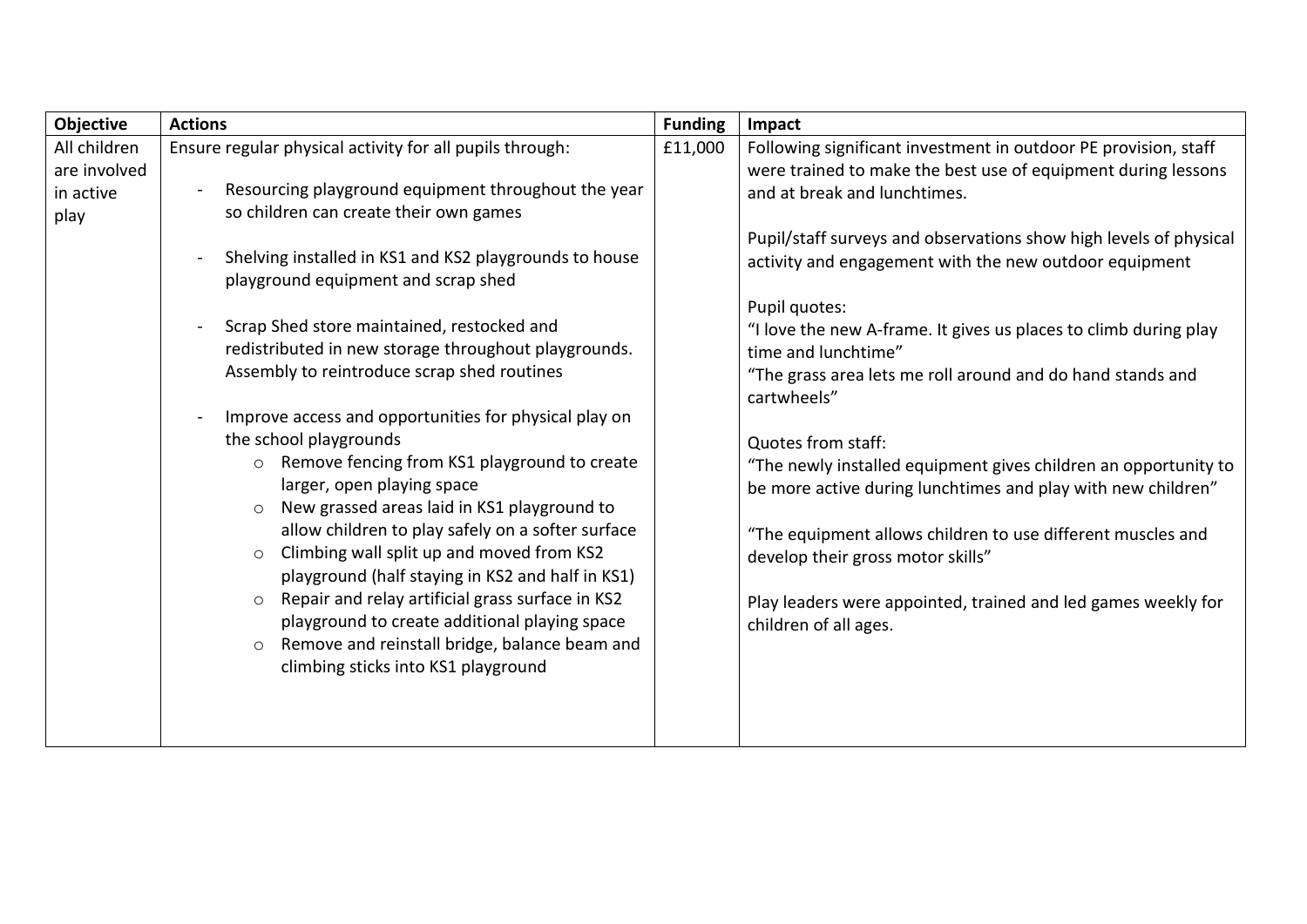| Children     | Audit of existing provision                                    | £2,000   | New equipment has been purchased and all children participate                                                          |
|--------------|----------------------------------------------------------------|----------|------------------------------------------------------------------------------------------------------------------------|
| have access  | Purchasing of new equipment                                    |          | in a challenging curriculum, developing key skills in line with                                                        |
| to high      |                                                                |          | national curriculum objectives.                                                                                        |
| quality PE   |                                                                |          |                                                                                                                        |
| equipment    |                                                                |          | Teacher quotes:                                                                                                        |
| for lessons  |                                                                |          | "The updated equipment allows lessons to be set up quickly and<br>leaves more time for an engaged PE lesson."          |
|              |                                                                |          | "Planning clearly indicates the equipment needed and the<br>regular audits ensures there is enough."                   |
|              |                                                                |          | Pupil quotes:                                                                                                          |
|              |                                                                |          | "There is always new equipment for our lessons which is really                                                         |
|              |                                                                |          | good as we get a ball each and don't have to always work in                                                            |
|              |                                                                |          | pairs and wait for someone else."                                                                                      |
|              |                                                                |          |                                                                                                                        |
|              |                                                                |          | "I love the new spring mat for gymnastics. It allows me to do a                                                        |
|              |                                                                |          | routine on a longer surface."                                                                                          |
| High quality | Hold CPD to refresh staff on use of LTPE whole school planning | £600 (to | A new PE curriculum is well established and staff have been                                                            |
| <b>PE</b>    | to help them teach PE and sport more effectively               | release  | updated and refreshed in their teaching through CPD, ensuring                                                          |
| curriculum   |                                                                | PE lead) | progression of skills and techniques across a range of sports as                                                       |
| inspires all | Ensure differentiation / assessment strategies are consistent  |          | children progress through the school. Resources include lesson                                                         |
| children to  | throughout school                                              |          | plans, strategies and drills to help teachers match learning to                                                        |
| take part    |                                                                |          | the needs of every child.                                                                                              |
| and succeed  | Increase staff confidence in gymnastics (due to not teaching   |          |                                                                                                                        |
| in sport and | due to COVID), through CPD.                                    |          | Ofsted (Oct 2018): Detailed curriculum progression documents                                                           |
| physical     |                                                                |          | are available to support teachers' planning. These identify the                                                        |
| activity     |                                                                |          | small steps in pupils' learning required to successfully achieve<br>the objectives laid out in the National Curriculum |
|              |                                                                |          |                                                                                                                        |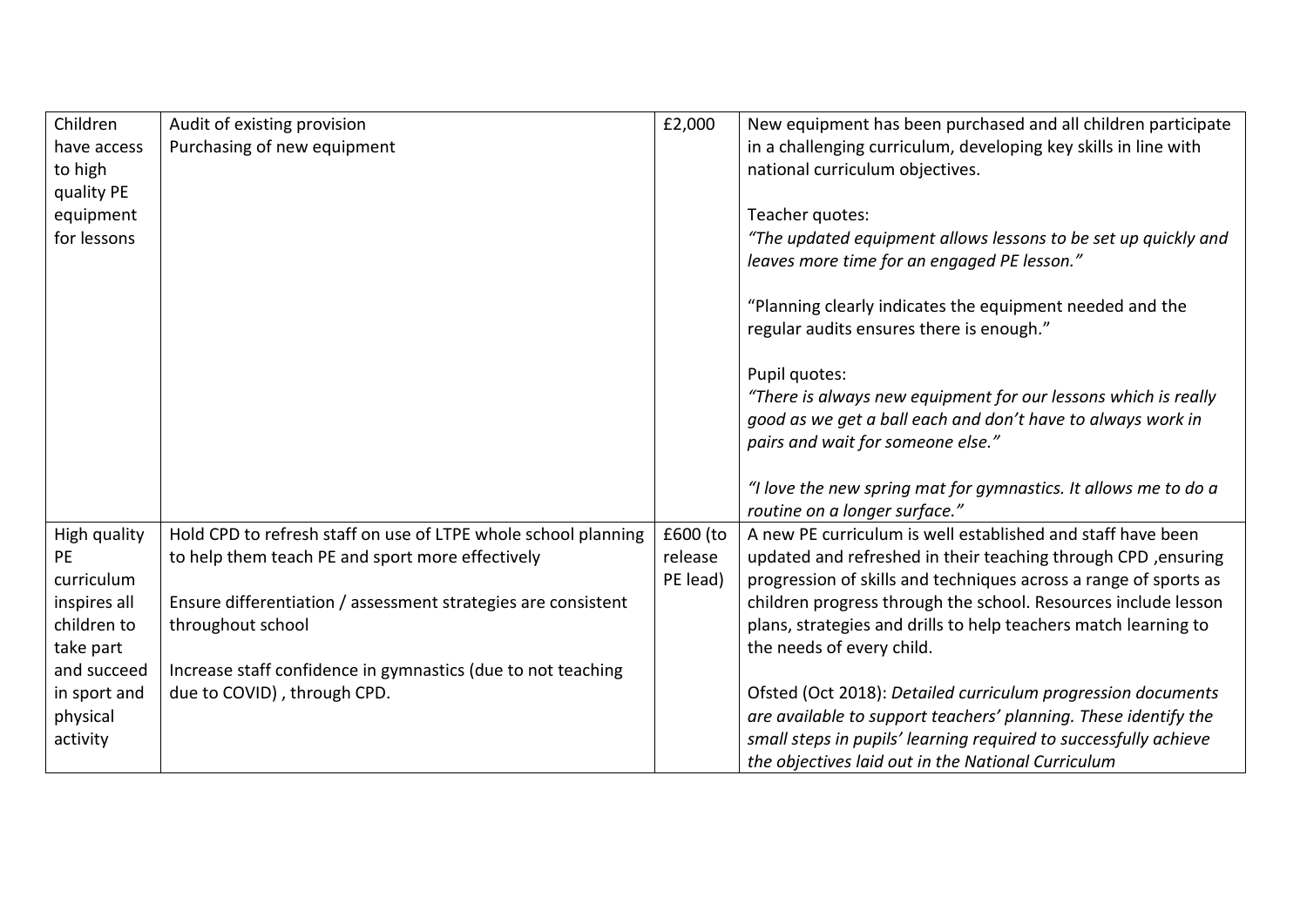| Girls<br>develop self-<br>confidence<br>and positive<br>attitudes<br>towards<br>physical<br>activity | Re-introduction of girl-only competitions and events both inter<br>and intra.<br>Girl only competitions, led by staff and play leaders, at<br>lunchtimes |        | A series of girls-only clubs and activities are put on to encourage girls<br>to take part in competitive and non-competitive physical activity.<br>More clubs have been scheduled to begin in the next academic year<br>(Break due to COVID) which include continuing to run FIIT like a Girl, a<br>project specifically designed to support self-esteem and have fun<br>whilst being active.<br>We also introduced girl-only days using certain equipment to<br>encourage younger girls to get involved in competitive sport. These<br>activities are led by older girls. A girl's football team was set up and |
|------------------------------------------------------------------------------------------------------|----------------------------------------------------------------------------------------------------------------------------------------------------------|--------|------------------------------------------------------------------------------------------------------------------------------------------------------------------------------------------------------------------------------------------------------------------------------------------------------------------------------------------------------------------------------------------------------------------------------------------------------------------------------------------------------------------------------------------------------------------------------------------------------------------|
|                                                                                                      |                                                                                                                                                          |        | matches arranged against nearby schools.                                                                                                                                                                                                                                                                                                                                                                                                                                                                                                                                                                         |
| All children<br>can swim<br>25m by the                                                               | Organise swimming lessons for Y5/6, 3/4 and 1/2<br>Timetable and staff swimming termly                                                                   |        | Year 3, 4, 5 and 6 attended swimming in the Autumn and Spring<br>terms.                                                                                                                                                                                                                                                                                                                                                                                                                                                                                                                                          |
| end of KS2                                                                                           |                                                                                                                                                          |        | Swimming pool was closed for maintenance for the rest of<br>academic year - KS1 priority year group next Spring                                                                                                                                                                                                                                                                                                                                                                                                                                                                                                  |
| Increased<br>number of                                                                               | Children to enter inter-school sporting competitions for KS2<br>with other schools in local area.                                                        | £2,100 | This year, the proportion of children taking part in competitive sport<br>has increased from 53% to 75%                                                                                                                                                                                                                                                                                                                                                                                                                                                                                                          |
| children<br>accessing<br>competitive<br>sport                                                        | Whole year group inter-school sporting competitions to be<br>held with other schools in local area                                                       |        | Staff confidence in leading activities allowed us to offer a wider range<br>of sporting activities throughout the year, including at sports day. This<br>ensured all children were physically active during the day, minimising                                                                                                                                                                                                                                                                                                                                                                                  |
|                                                                                                      | Playleaders to hold intra school competitions during lunch for<br>all year groups                                                                        |        | queuing / watching and encouraging participation.<br>A lunchtime a competitive sports timetable was introduced allowing                                                                                                                                                                                                                                                                                                                                                                                                                                                                                          |
|                                                                                                      | Organise girl-only sporting events                                                                                                                       |        | children of ALL ages the chance to participate in competitive sport.<br>This resulted in 75% of the school competing in competitive sport.                                                                                                                                                                                                                                                                                                                                                                                                                                                                       |
|                                                                                                      | Lunchtime competitive sport timetable established giving ALL<br>children access to competitive sport.<br>Staff trained in leading competitive sport      |        | Some of the inter-school competitive sports events that we have<br>taken part in include: Tchoukball, football (KS2), dodgeball (KS2),<br>cricket (KS2),                                                                                                                                                                                                                                                                                                                                                                                                                                                         |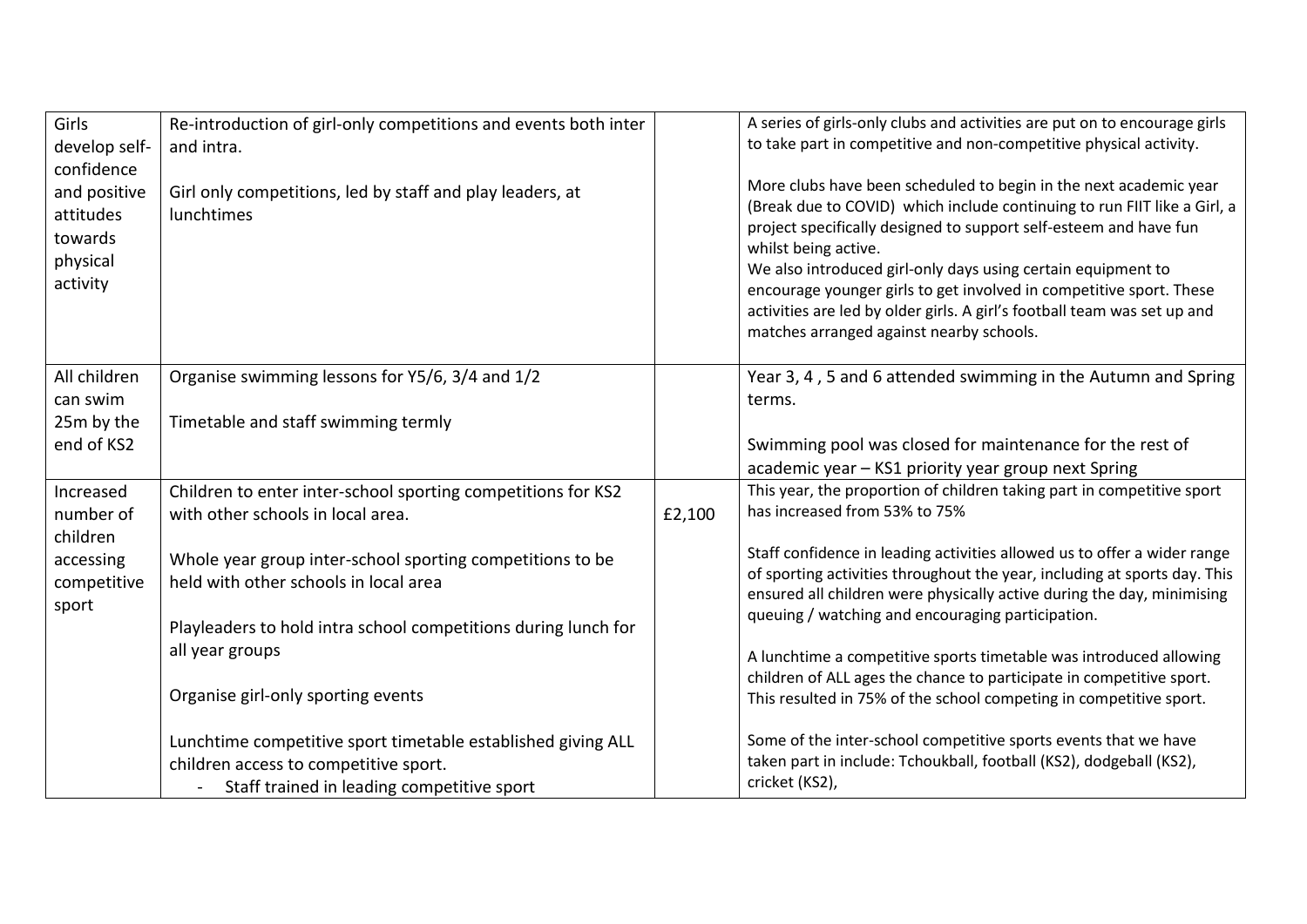|                                                  | Taxi's used to transport children to sporting events                                                                                                      |      | Ofsted (Oct 2018): (The PE leader's) meticulous record-keeping and<br>monitoring of pupils' access to and participation in sporting activities<br>have ensured that over half of all pupils have represented their school<br>in competition.<br>Pupil quotes:<br>"I love using what we have learnt in PE lessons against other children<br>from different schools"<br>"The staff are really good at explaining games we've never even heard<br>of before." |
|--------------------------------------------------|-----------------------------------------------------------------------------------------------------------------------------------------------------------|------|------------------------------------------------------------------------------------------------------------------------------------------------------------------------------------------------------------------------------------------------------------------------------------------------------------------------------------------------------------------------------------------------------------------------------------------------------------|
| Children<br>develop<br>balance,<br>stability and | Cycling lessons to take place during summer term for all<br>children who have not had lessons to ensure they can ride to a<br>sufficiently safe standard. | £900 | Regular cycling lessons show that 100% of pupils at New Park<br>can ride a bike. Booster groups and sessions with new starters<br>take place throughout the year.                                                                                                                                                                                                                                                                                          |
| coordination                                     | All reception / Nursery children taught how to ride a bike.<br>Children have a secure understanding of skills content and<br>safety aspects of cycling    |      | A fleet of bikes purchased from resurrection bikes allowed<br>families without bikes to have these donated, increasing<br>coordination and balance.                                                                                                                                                                                                                                                                                                        |
|                                                  | Bike ability to teach Y5/6 students how to ride a bike safely on<br>the road within the local environment                                                 |      | Cycling club in the summer term allowed KS2 children to<br>experience a love of cycling outside of the school grounds.                                                                                                                                                                                                                                                                                                                                     |
|                                                  | Cycling club to be ran during summer term                                                                                                                 |      | Observations showed that the quality of cycling teaching is high<br>and all children are being challenged appropriately; this resulted<br>in year 6 pupils being better prepared for bike-ability and more                                                                                                                                                                                                                                                 |
|                                                  | Contact resurrection bikes and purchase a set of bikes for<br>school for the children who do not own a bike.                                              |      | pupils having the confidence to participate.                                                                                                                                                                                                                                                                                                                                                                                                               |
| Develop<br>sports<br>leadership,                 | Maintain links with local high schools and explore<br>opportunities for Academy Trust sport-based events.                                                 | £500 | Increased number of play leaders provide quality provision at<br>lunch times for children of all ages                                                                                                                                                                                                                                                                                                                                                      |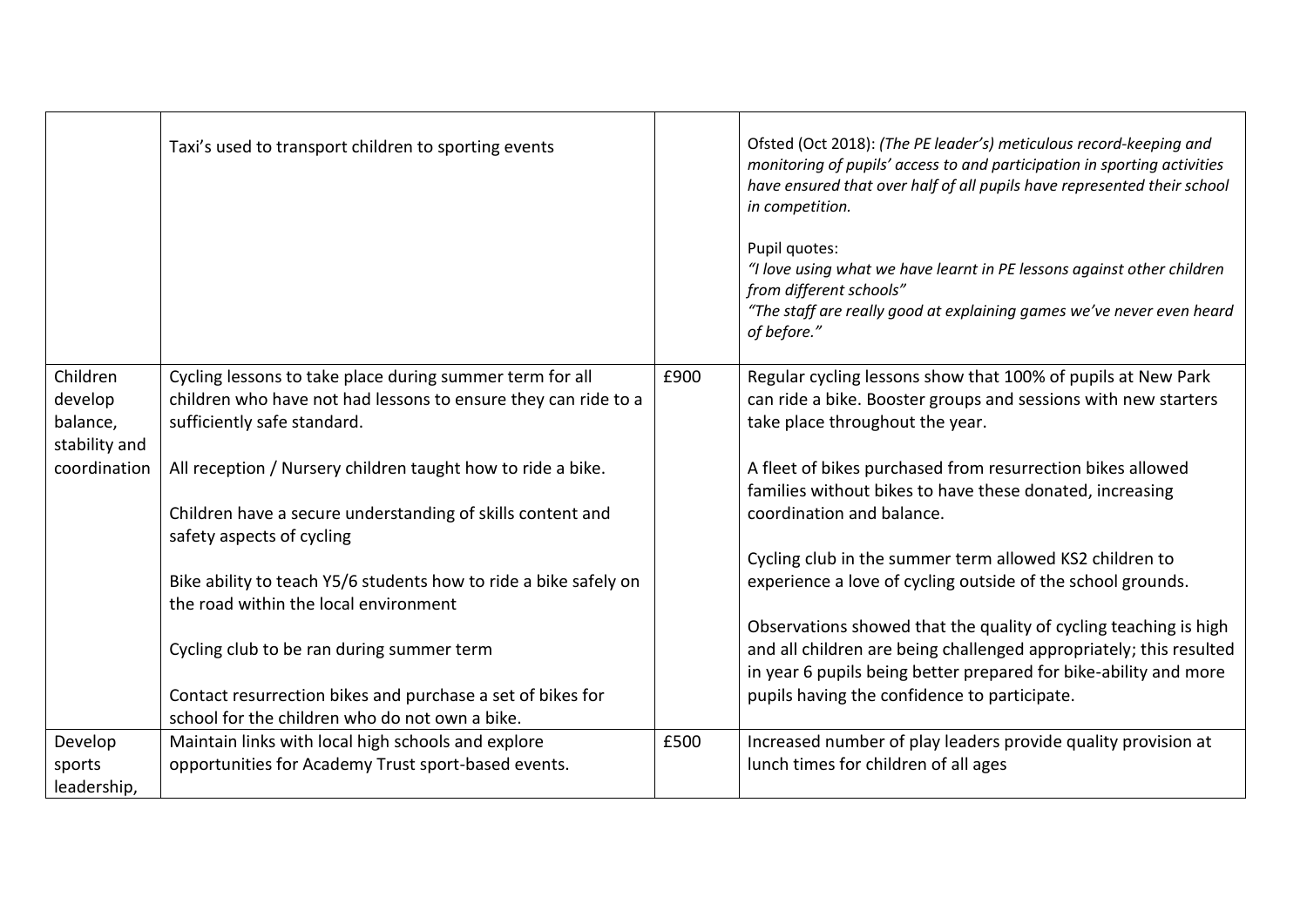| refereeing<br>and<br>collaborative | Sporting influence to train playleaders in following areas:<br>Creating a game<br><b>Explaining rules</b> |      | Playleaders trained by outside company allowing children<br>professional guidance in coaching, leading and managing games.       |
|------------------------------------|-----------------------------------------------------------------------------------------------------------|------|----------------------------------------------------------------------------------------------------------------------------------|
| skills                             | Time management                                                                                           |      | Playleaders worked and met with PE lead regularly to design an                                                                   |
|                                    | Spatial awareness<br>Managing behaviour                                                                   |      | effective timetable. This ensured opportunities for ALL pupils to<br>participate in lunch time activities and competitive sport. |
|                                    |                                                                                                           |      |                                                                                                                                  |
|                                    | Playleaders to work with PE lead to develop a timetable to                                                |      |                                                                                                                                  |
|                                    | cover all year groups.                                                                                    |      |                                                                                                                                  |
|                                    | Play leaders to work with PE Lead to order equipment and run<br>designed activities                       |      |                                                                                                                                  |
| Encourage a                        | Achieve Healthy School's award - Silver by completing active                                              |      | Children and staff actively contributed to changes made through                                                                  |
| healthy                            | life-style section.                                                                                       |      | healthy school's award.                                                                                                          |
| lifestyle<br>throughout            | Attend training on award in October                                                                       |      |                                                                                                                                  |
| the school                         |                                                                                                           |      |                                                                                                                                  |
| community                          |                                                                                                           |      |                                                                                                                                  |
| Children are                       | Purchase sports kit with school logo and name                                                             | £300 | Purchased KS2 kit which is worn by children at competitive                                                                       |
| proud to                           |                                                                                                           |      | events                                                                                                                           |
| represent                          |                                                                                                           |      |                                                                                                                                  |
| New Park at                        |                                                                                                           |      |                                                                                                                                  |
| competitive<br>events              |                                                                                                           |      |                                                                                                                                  |
| Raise the                          | Celebration assembly every week to ensure the importance of                                               |      | Sporting achievements celebrated in assemblies, teams and                                                                        |
| profile of PE                      | PE and sport and to encourage all pupils to aspire to being                                               |      | individuals recognised in front of the whole school.                                                                             |
| and Sport                          | involved in sport                                                                                         |      |                                                                                                                                  |
| across the                         |                                                                                                           |      | All sporting activity shared via social media.                                                                                   |
| school                             | Sports display to highlight achievements across the school                                                |      |                                                                                                                                  |
|                                    |                                                                                                           |      |                                                                                                                                  |